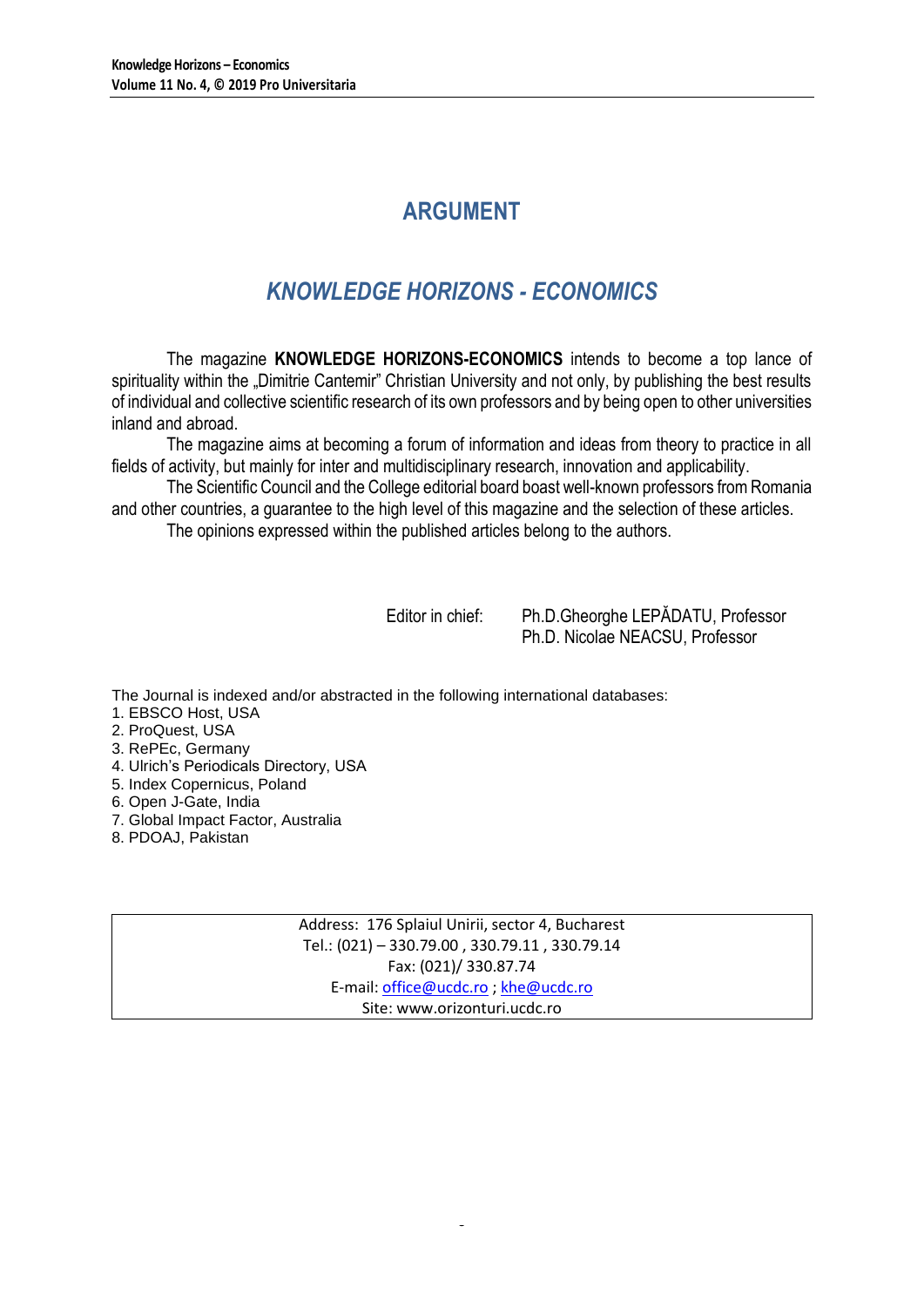## **"DIMITRIE CANTEMIR" CHRISTIAN UNIVERSITY ROMANIA**

# *"KNOWLEDGE HORIZONS – ECONOMICS"*

**Papers presented with the occasion of the following conferences:**

### Annual Scientific National Conference on **"THE FISCAL POLICY OF ROMANIA AND ITS IMPACT ON THE DEVELOPMENT OF THE ROMANIAN SOCIETY"**

6<sup>th</sup> Edition, of the Institute of Multidisciplinary Scientific Research, February 2019, organized by the "Dimitrie Cantemir" Christian University

Annual Scientific National Conference on

**"CONJUNCTURE AND NEW TRENDS IN THE ECONOMIC DEVELOPMENT"**

8<sup>th</sup> Edition, of the Institute of Multidisciplinary Scientific Research, March 2019, organized by the "Dimitrie Cantemir" Christian University

 Annual Scientific National Conference with International Participation on **"TOURISM – THE CHANCE OF OUR NATIONAL ECONOMY"**

5<sup>th</sup> Edition, of the Institute of Multidisciplinary Scientific Research, May 2019, organized by the "Dimitrie Cantemir" Christian University

> **Editor in chief:** Ph.D. Gheorghe LEPĂDATU, Professor

**Executive Editor:** Ph.D. Nicolae NEACŞU, Professor

**Editorial Secretary:** Ph.D.Carmen Judith GRIGORESCU, Senior Lecturer Ph.D. Daniela PENU, Senior Lecturer Ph.D. Alina SOLOMON, Lecturer

> **DTP & WEB Assistant Editor:** Dana ALEXIU

> > **P-ISSN: 2069-0932 E-ISSN: 2066-1061**

## **Volume 11 (2019), No. 4 / 2019**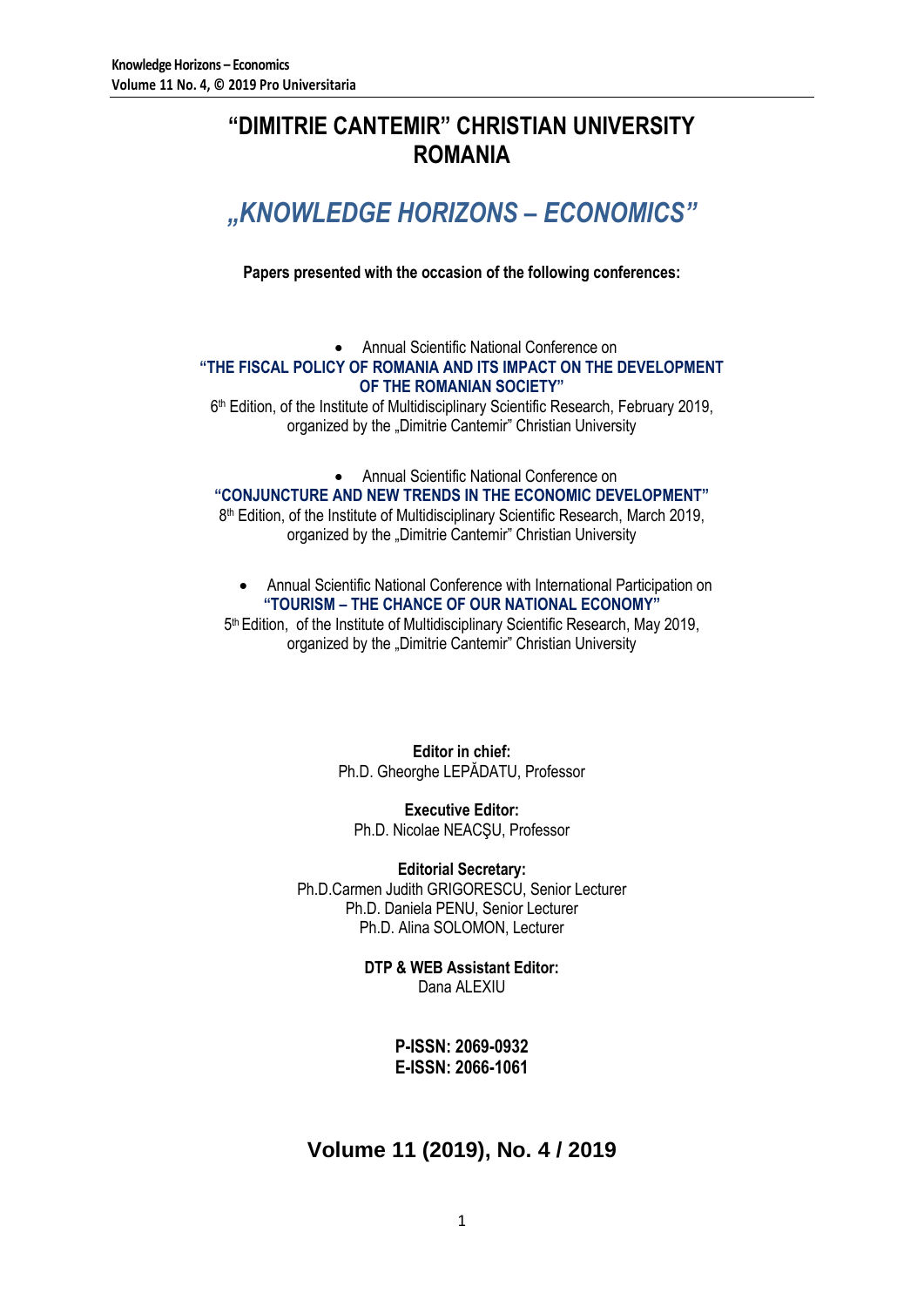## **"DIMITRIE CANTEMIR" CHRISTIAN UNIVERSITY ROMANIA** *"KNOWLEDGE HORIZONS – ECONOMICS"*

### **PRESIDENTS**

Ph.D. **Momcilo Luburici, Professor – President of "Dimitrie Cantemir" Christian University, Founder Ph.D. Corina Adriana Dumitrescu.** Professor – President of "Dimitrie Cantemir" Christian University Senate. F Professor – President of "Dimitrie Cantemir" Christian University Senate, Founder Ph.D. **Cristiana Cristureanu,** Professor – Rector of "Dimitrie Cantemir" Christian University

### **EDITORIAL BOARD**

Academician Ioan Lucian Albu, Romanian Academy Academician Gheorghe Zaman, Romanian Academy Academician Grigore Belostecinic Academy of Science, Republic of Moldova Ph.D.Cristiana Cristureanu, Professor, ''Dimitrie Cantemir'' Christian University, Romania Ph.D. Georgeta Ilie, Professor, ''Dimitrie Cantemir'' Christian University, Romania Ph.D. Gheorghe Lepadatu, Professor, "Dimitrie Cantemir" Christian University, Romania Ph.D. Nicolae Neacsu, Professor ''Dimitrie Cantemir'' Christian University, Romania Ph.D.Florence Benoit Rohmer, Professor, Universite Robert Schuman, Strasbourg Ph.D. Vasilis Takoudis., Professor, Labour Institute GSEE-ADEDY, Greece Ph.D. Daviva Jureviciene, Professor, Mycolas Romeris University, Vilnius, Lithuania Ph.D. Stefano Azzali, Professor, Universita Studes of Panama, Italy Ph.D. Yuriy Lopatynskyy, Professor, Yuriy Fedkovych Chenivtsi National University, Ukraine Ph.D. Victor Munteanu, Professor, ''Dimitrie Cantemir'' Christian University, Romania Ph.D. Marinella Turdean, Professor ''Dimitrie Cantemir'' Christian University, Romania Ph.D. Alexandru Ţugui, Professor, ''Alexandru Ioan Cuza'' University Iaşi, Romania Ph.D.Marian Pompiliu Cristescu, Senior Lecturer, "Lucian Blaga" University Sibiu, Romania Ph.D. Valentina Zaharia, Professor, ''Dimitrie Cantemir'' Christian University, Romania Ph.D. Grațiela Ghic, Senior Lecturer, ''Dimitrie Cantemir'' Christian University, Romania Ph.D. Eugen Nicolaescu, Professor, ''Dimitrie Cantemir'' Christian University, Romania Ph.D. Cristina Balaceanu, Professor, ''Dimitrie Cantemir'' Christian University, Romania Ph.D. Luminita Dragne, Professor, ''Dimitrie Cantemir'' Christian University, Romania Ph.D. Sorinel Capusneanu, Senior Lecturer, ''Dimitrie Cantemir'' Christian University, Romania Ph.D. Dragos Radulescu, Professor, ''Dimitrie Cantemir'' Christian University, Romania Ph.D. Emilia Pascu, Senior Lecturer, ''Dimitrie Cantemir'' Christian University, Romania Ph.D. Vadim Dumitrascu, Senior Lecturer, ''Dimitrie Cantemir'' Christian University, Romania

Ph.D. Rodica Tirlea, Senior Lecturer, ''Dimitrie Cantemir'' Christian University, Romania

Ph.D. Liliana Constantinescu, Senior Lecturer, ''Dimitrie Cantemir'' Christian University, Romania Ph.D. Andreea Băltăreţu, Senior Lecturer, ''Dimitrie Cantemir'' Christian University, Romania Ph.D. Gheorghe H. Popescu, Professor, ''Dimitrie Cantemir'' Christian University, Romania Ph.D. Ionel Bostan, Professor, ''Stefan cel Mare'' University of Suceava, Romania Ph.D. Constanța Chițiba, Professor, ''Dimitrie Cantemir'' Christian University, Romania Ph.D. Radu Danciu, Senior Lecturer, ''Dimitrie Cantemir'' Christian University, Romania Ph.D. Gabriel I. Năstase, Senior Lecturer, Academy Scientists, Romania Ph.D.Roxana Liliana Ionescu, Senior Lecturer, ''Dimitrie Cantemir'' Christian University, Romania Ph.D.Adina Musetescu, Senior Lecturer, ''Dimitrie Cantemir'' Christian University, Romania Ph.D. Mihaela Muresan, Professor ''Dimitrie Cantemir'' Christian University, Romania Ph.D. Daniel Stefan, Senior Lecturer, ''Dimitrie Cantemir'' Christian University, Romania Ph.D. Doina Maria Tilea, Senior Lecturer, ''Dimitrie Cantemir'' Christian University, Romania Ph.D. Anca Cristea, Senior Lecturer, ''Dimitrie Cantemir'' Christian University, Romania Ph.D. Agata Mihaela Popescu, Senior Lecturer, ''Dimitrie Cantemir'' Christian University, Romania Ph.D. Ancuta Gianina Opre, Senior Lecturer, ''Dimitrie Cantemir'' Christian University, Romania Ph.D. Tatiana Dosescu, Lecturer, ''Dimitrie Cantemir'' Christian University, Romania Ph.D. Luminita Jalba, Senior Lecturer, ''Dimitrie Cantemir'' Christian University, Romania Ph.D. Roxana Dumitrascu, Senior Lecturer, ''Dimitrie Cantemir'' Christian University, Romania Ph.D. Cezar Militaru, Senior Lecturer., ''Dimitrie Cantemir'' Christian University, Romania Ph.D. Bogdanel Dragut, Senior Lecturer, ''Dimitrie Cantemir'' Christian University, Romania Ph.D. Camelia Pavel, Senior Lecturer, ''Dimitrie Cantemir'' Christian University, Romania Ph.D. Narcisa Isaila, Senior Lecturer, ''Dimitrie Cantemir'' Christian University, Romania Ph.D. Adina Pavel, Lecturer, ''Dimitrie Cantemir'' Christian University, Romania Ph.D. Adriana Zanfir, Lecturer, ''Dimitrie Cantemir'' Christian University, Romania Ph.D. Mirela Niculae, Assistent,

''Dimitrie Cantemir'' Christian University, Romania

Dr. Ec. Sorin Adrian Robu – InfoFisc Bucharest, Romania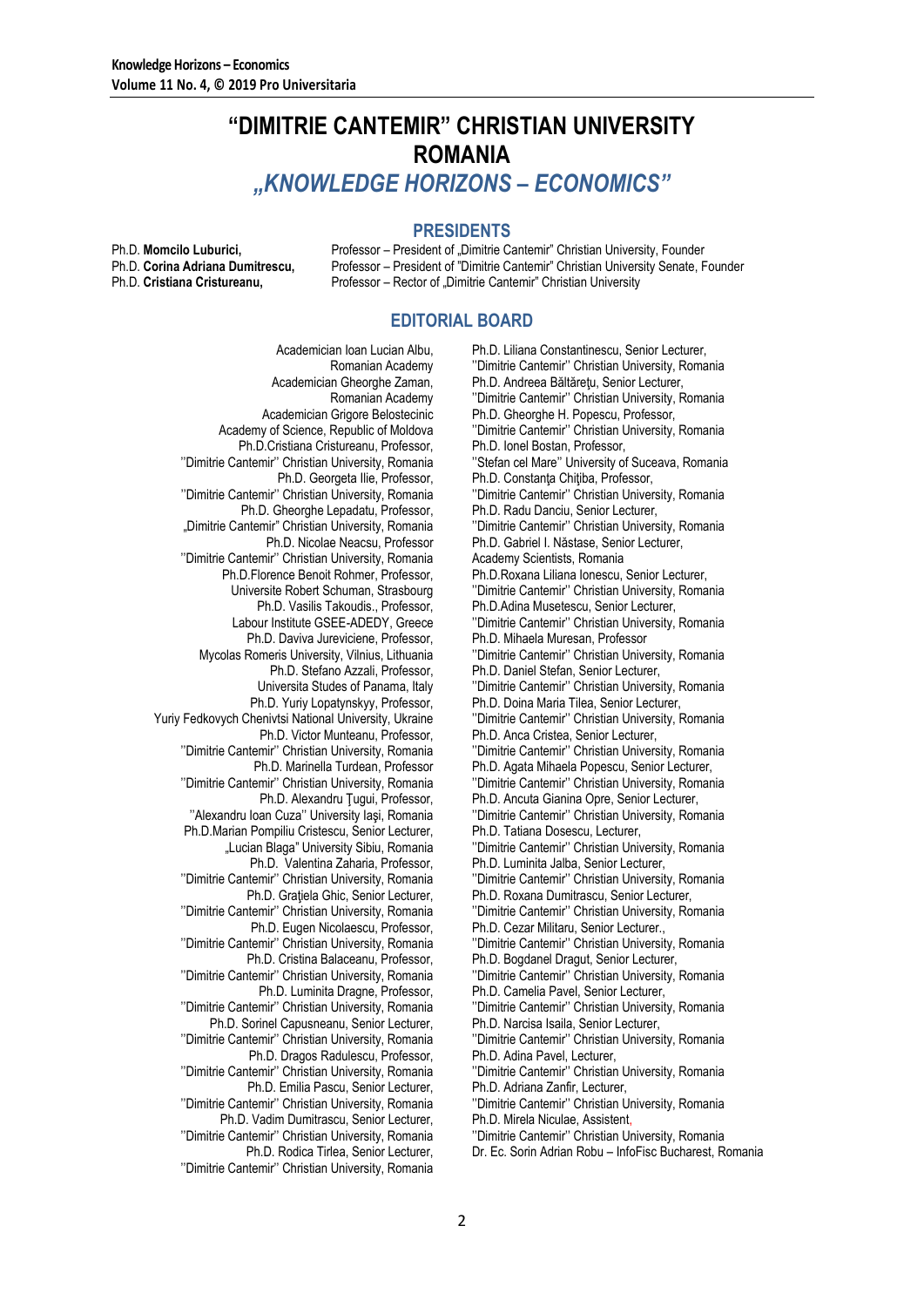## **"DIMITRIE CANTEMIR" CHRISTIAN UNIVERSITY ROMANIA** *"KNOWLEDGE HORIZONS – ECONOMICS"*

## **SCIENTIFIC BOARD**

Ph.D. **Momcilo Luburici,** Professor – President of "Dimitrie Cantemir" Christian University, Founder Ph.D. **Corina Adriana Dumitrescu,** Professor – President of "Dimitrie Cantemir" Christian University Senate, Founder Ph.D. **Cristiana Cristureanu,** Professor – Rector of "Dimitrie Cantemir" Christian University

Academician Grigore Belostecinic Academy of Science, Republic of Moldova Ph.D.Cristiana Cristureanu, Professor, ''Dimitrie Cantemir'' Christian University, Romania Ph.D. Georgeta Ilie, Professor, ''Dimitrie Cantemir'' Christian University, Romania Ph.D. Gheorghe Lepadatu, Professor, "Dimitrie Cantemir" Christian University, Romania Ph.D. Nicolae Neacsu, Professor ''Dimitrie Cantemir'' Christian University, Romania Ph.D. Victor Munteanu, Professor, ''Dimitrie Cantemir'' Christian University, Romania Ph.D., Marinella Turdean, Professor ''Dimitrie Cantemir'' Christian University, Romania Ph.D. Alexandru Tugui, Professor, ''Alexandru Ioan Cuza'' University Iaşi, Romania Ph.D. Eugen Nicolaescu, Professor, ''Dimitrie Cantemir'' Christian University, Romania Ph.D. Cristina Balaceanu, Professor, ''Dimitrie Cantemir'' Christian University, Romania Ph.D. Rodica Tirlea, Senior Lecturer, ''Dimitrie Cantemir'' Christian University, Romania Ph.D. Liliana Constantinescu, Senior Lecturer, ''Dimitrie Cantemir'' Christian University, Romania Ph.D. Ionel Bostan, Professor, ''Stefan cel Mare'' University of Suceava, Romania

Academician Ioan Lucian Albu, Romanian Academy<br>
Ph.D. Radu Danciu, Senior Lecturer, Academy Philippine University Orgination University ''Dimitrie Cantemir'' Christian University, Romania Academician Gheorghe Zaman, Romanian Academy Ph.D. Gabriel I. Năstase, Senior Lecturer, Academy Scientists, Romania Ph.D. Roxana Liliana Ionescu, Senior Lecturer, ''Dimitrie Cantemir'' Christian University, Romania Ph.D.Adina Musetescu, Senior Lecturer, ''Dimitrie Cantemir'' Christian University, Romania Ph.D. Doina Maria Tilea, Senior Lecturer, ''Dimitrie Cantemir'' Christian University, Romania Ph.D. Anca Cristea, Senior Lecturer, ''Dimitrie Cantemir'' Christian University, Romania Ph.D. Tatiana Dosescu, Lecturer, ''Dimitrie Cantemir'' Christian University, Romania Ph.D. Luminita Jalba, Senior Lecturer, ''Dimitrie Cantemir'' Christian University, Romania Ph.D. Roxana Dumitrascu, Senior Lecturer, ''Dimitrie Cantemir'' Christian University, Romania Ph.D. Camelia Pavel, Senior Lecturer, ''Dimitrie Cantemir'' Christian University, Romania Ph.D. Daniela Penu, Senior Lecturer, ''Dimitrie Cantemir'' Christian University, Romania Ph.D. Narcisa Isaila, Senior Lecturer, ''Dimitrie Cantemir'' Christian University, Romania Ph.D. Adina Pavel, Lecturer, ''Dimitrie Cantemir'' Christian University, Romania Ph.D. Adriana Zanfir, Lecturer, ''Dimitrie Cantemir'' Christian University, Romania Ph.D. Mirela Niculae, Assistent,

''Dimitrie Cantemir'' Christian University, Romania Dr. Ec. Sorin Adrian Robu – InfoFisc Bucharest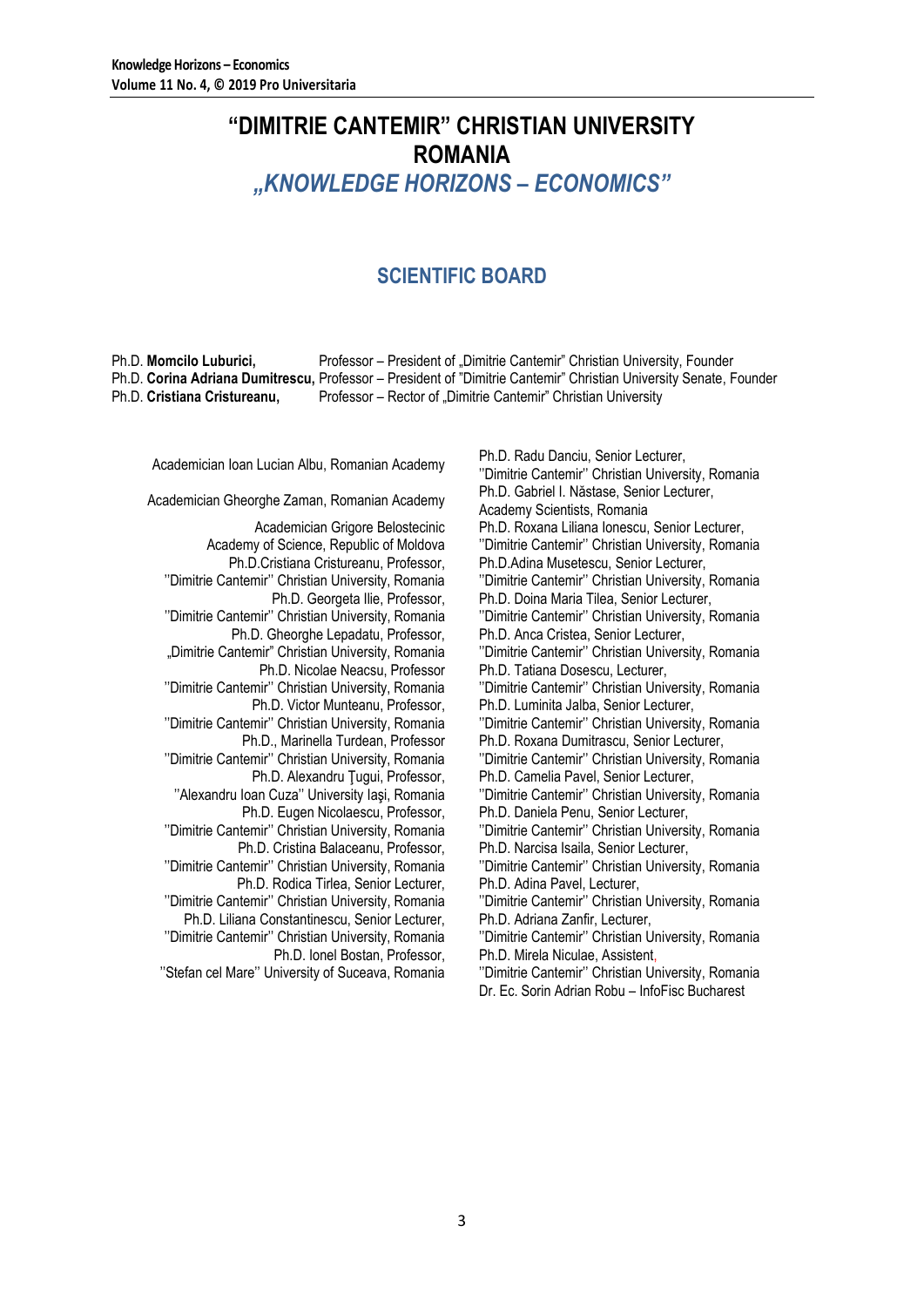**The Conferences are organized by "Dimitrie Cantemir" Christian University, Romania, through the** 

**Multidisciplinary Scientific Research Institute (I.C.S.M.) – Bucharest, Romania.**

**Ph.D. Gheorghe Lepadatu, Professor – Coordinator, I.C.S.M. Ph. D. Nicolae Neacsu, Professor – Deputy Coordinator, I.C.S.M.**

> **EDITOR IN CHIEF: Professor Gheorghe Lepădatu Ph.D.**

**EDITORIAL SECRETARY:** Senior Lecturer Carmen Judith Poenaru Grigorescu Ph.D. Senior Lecturer Daniela Penu Ph.D. Ph.D. Alina Solomon, Lecturer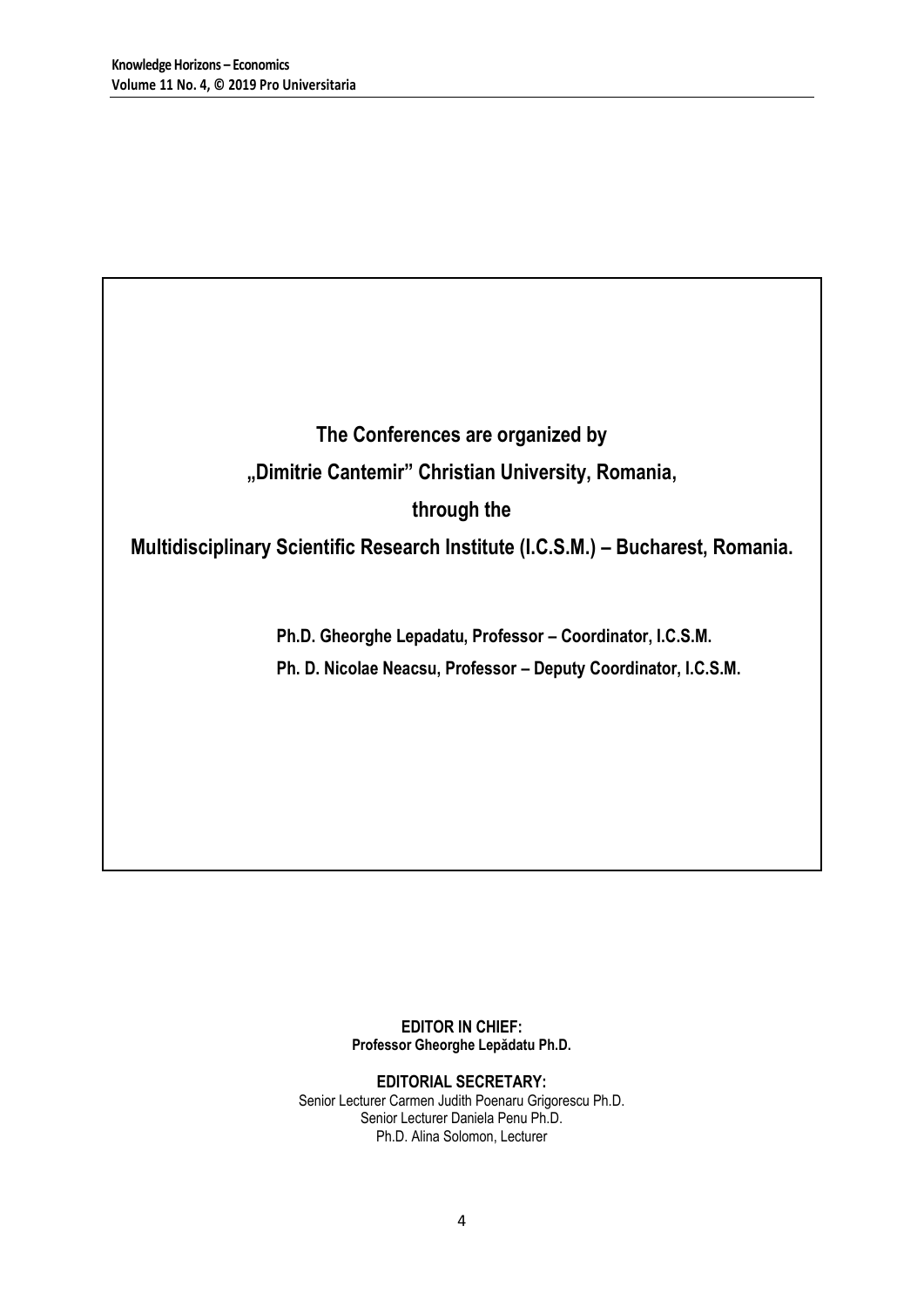## *Table of contents*

| Approaches On The Corporate Management Notion And Its Diffusion In Various Environments                                                | 8  |
|----------------------------------------------------------------------------------------------------------------------------------------|----|
| Financial Policy Of Entrepreneurship Expression Of Elections And Decisions For Profit Maximization                                     | 13 |
| Customer Insights In Automotive                                                                                                        | 20 |
| Distinctive Traits Of The Corporation Seen By The Governance Prism                                                                     | 31 |
| The General Framework Forming Of Capitalist Economy In The Romania Space 1821-1878 (Market - Finances -<br>Transports - Relationships) | 37 |
| The Incidence Of Taxation On The Decisional Act Of The Company                                                                         | 46 |
| The Possibilities To Create Equal Opportunitiesin Tourism For People With Disabilities                                                 | 54 |
| Relations Between Owners And Managers                                                                                                  | 70 |
| Strategic Alternatives In A Corporation Of Financial Investment Services On The Capital Market                                         | 76 |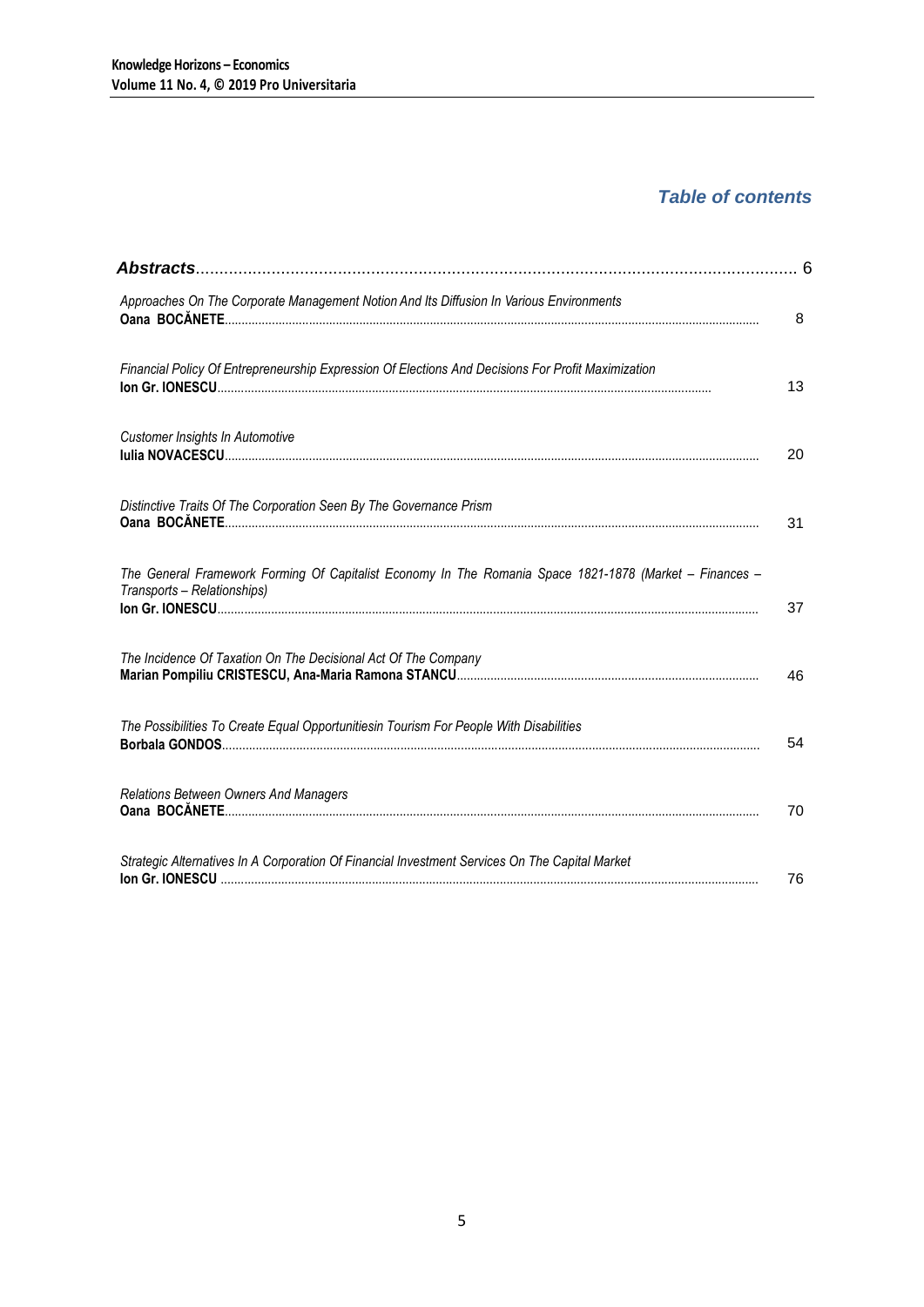## **ABSTRACTS KNOWLEDGE HORIZONS - ECONOMICS, Volume 11, Issue 4 / 2019**

#### *Approaches On The Corporate Management Notion And Its Diffusion In Various Environments*

#### **Oana BOCANETE**

PhD, Lecturer, "Tomis" University of Constanta, Faculty of Economic and Administrative Studies, Romania, E-mail: **oana\_bocanete@** 

**Abstract:** *As a rule, theoretical issues, if understood at first glance, are no longer analyzed or deepened, so they will be used in a superficial note that means minimal sufficiency. In our article, on the notion of corporate governance, we try to make a slice of explanation that allows the reader to understand what connections can create this notion, so often spoken, for a time, especially, that the prospect laughs. How almost everything is interdisciplinary - and the notions of corporations and management, have their sphere of influence and favor multiple connotations.* **Key words:** *management, corporation, approach, investor* **JEL Codes: M16**

#### *Financial Policy Of Enterpreneurship Expression Of Elections And Decisions For Profit Maximization*

#### **Ion Gr. IONESCU**

PhD, Associate Professor, "Tomis" University, Faculty of Economic and Administratives Studies, Constanta, Romania, Email: ijonescu\_levant@yahoo.ca

**Abstract:** *We consider that the financial policy represents the ideal backbone of any economic agent, because it always expresses the fundamental idea of conduct, with the stated purpose of maximizing the profit, regarding an important activity with strong connections, to a sector of activity for a certain period of time, to one side or to the whole enterprise. From this policy, the future strategies, tactics and operational activities that create background, form and meaning are drawn for everything that is to be carried out in the company. Our article addresses such issues, but refers to the financial sector, trying to analyze the structure of this policy and shed light on its important components. The research methods are: descriptive, comparative, analytical. with conclusions that have applicability in the practice of those who operate with various types of financial policies.*

**Key words:** *financial policy, funding, investment evaluation entrepreneurship* **JEL Codes: G32**

#### *Customer Insights In Automotive* **Iulia NOVACESCU**

University of Craiova, Faculty of Management, Romania, E-mail: iulia.novacescu@gmail.com

**Abstract:** *The article "Customer Insights in Automotive Industry" shows the different types of customers that the car manufactures deal with as well as the connection between customer experience, customer satisfaction and customer service. All concepts mentioned above bring a specific contribution in making the customer happy and persuading him/her to come back to the brand – customer retention and above all customer loyalty. Customer is the main focus nowadays for the car industry. The challenges of the paper are to find an overall solution to fit to all types of customers. At the same time the article shows that the first experience that the customer has with the brand is crucial and it will influence the customer through the entire customer journey. The main results are that there is no one way of handling customer and that every customer is individual and must be treated*  accordingly in order to fulfil his/her expectations. What I like you don't like and the *other way around, this is the reason why manufactures need to develop different programs to coach people in the dealership to know how to recognize the different types of the customers as well as to know how to handle them.*

**Key words:** *OEMs, Customer Experiencce, Customer Satisfaction, Customer Service*

**JEL Codes: C44, O3**

#### *Distinctive Traits Of The Corporation Seen By The Governance Prism* **Oana BOCANETE**

PhD, Lecturer, "Tomis" University of Constanta, Faculty of Economic and Administrative Studies, Romania, E-mail[: oana\\_bocanete@yahoo.com](mailto:oana_bocanete@yahoo.com)

**Abstract:** *Despite all the reforms that have been made so far, the market of professional managers who could be employed in joint-stock companies has not* 

*been formed in the Romanian economy. There is no effective control over the management and management of corporations by shareholders. Majority shareholders are an impediment to the integration of Romanian companies, foreign companies, attraction of foreign investments, exit to foreign markets, etc. Thus, the evolution of the forms of interaction, of the majority shareholders and the hired managers not only did not solve the problem of increasing the efficiency the activity of oocytes on stock, but has aggravated the existing problems. The key issue in this case is the lack of a methodical toolkit for systemic assessment of the economic efficiency of corporate management.*

**Key words:** *investitors, commercial society, corporartion methodical instrumentation*

**JEL Codes: M16**

#### *The General Frameworking Forming Of Capitalist Economy In The Romanian Space 1821-1878 (Market – Finances – Transports – Relationships)*

#### **Ion Gr. IONESCU**

PhD, Associate Professor, "Tomis" University, Faculty of Economic and Administratives Studies, Constanta, Romania, Email: ionescu\_levant@yahoo.ca

**Abstract** *This study wants to highlight, more significant moments, to illustrate how*  in the Romanian space the economic ideas of the liberal type, able to allow the *emergence and formation of the capitalist economy, entered. The action of the new laws and mechanisms that have been propagated from the Western, to East of Europe, proved to be beneficial, economic and social, so that the Romanian space was, initially, integrated through slow social transformations and capital shy accumulations The informations are authentic and represent the researches of a historical stage with many transformations, some even spectacularities that were, at the beginning, effects and then, causes for the future evolutions, in the Romanian provinces. It is easy to understand that countries regarded as great economic, military powers - were therefore acting, for domination and expansion in the new emergent markets.*

**Key words:** *revolution, development, provences, society, capitalism* **JEL Codes: N4**

### *Trends In Auditing ERP Systems*

**Marian Pompiliu CRISTESCU<sup>1</sup> , Ana-Maria Ramona STANCU<sup>2</sup>**

*1 "Lucian Blaga" University of Sibiu, Romania, E-mail[: marian.cristescu@ulbsibiu.ro](mailto:marian.cristescu@ulbsibiu.ro) 2 "Dimitrie Cantemir" Christian University, E-mail[: ana\\_maria\\_ramona@yahoo.com](mailto:ana_maria_ramona@yahoo.com)*

**Abstract:** *Basically, ERP implies a policy that reflects what it means to think and act for the purpose of economic processes, and is therefore considered a strategic management solution. The new business model with process focused operations,*  increases productivity and meets the economic performance standards. The *economic operational stages must be integrated in order to trigger workflows, to control the flow of information and to create connections between the organization, suppliers and customers. All this requires organizational changes, technological*  updates and, eventually, a new identity for the organization itself. The present paper proposes a specific approach to the procedures needed to perform the audit *of integrated information systems. Concrete methods of undertaking audit operations for the financial accounting modules of integrated information systems are presented in the present work.*

**Key words:** *Integrated Computer Systems, Internal Audit, Risk Management, System Implementation, Procedures*

**JEL Codes: O31, O32**

#### *The Possibilities To Create Equal Opportunities In Tourism For People With Disabilities* **Borbala GONDOS**

*PhD Student, Edutus University, Tourism Department, Hungary, E-mail: [gondos.borbala@edutus.hu](mailto:gondos.borbala@edutus.hu)*

**Abstract:** *People with disabilities are receiving more and more attention in tourism; so do physically disabled persons who need to overcome many barriers not only during a journey but also in the preparation phase. The rising life expectancies and the development in the area of motorization contribute to more and more people eventually becoming physically disabled, which render creating equality of opportunities and developing accessible tourism an absolute necessity, thus, anyone can use the built environment and receive genuine, usable information. The*